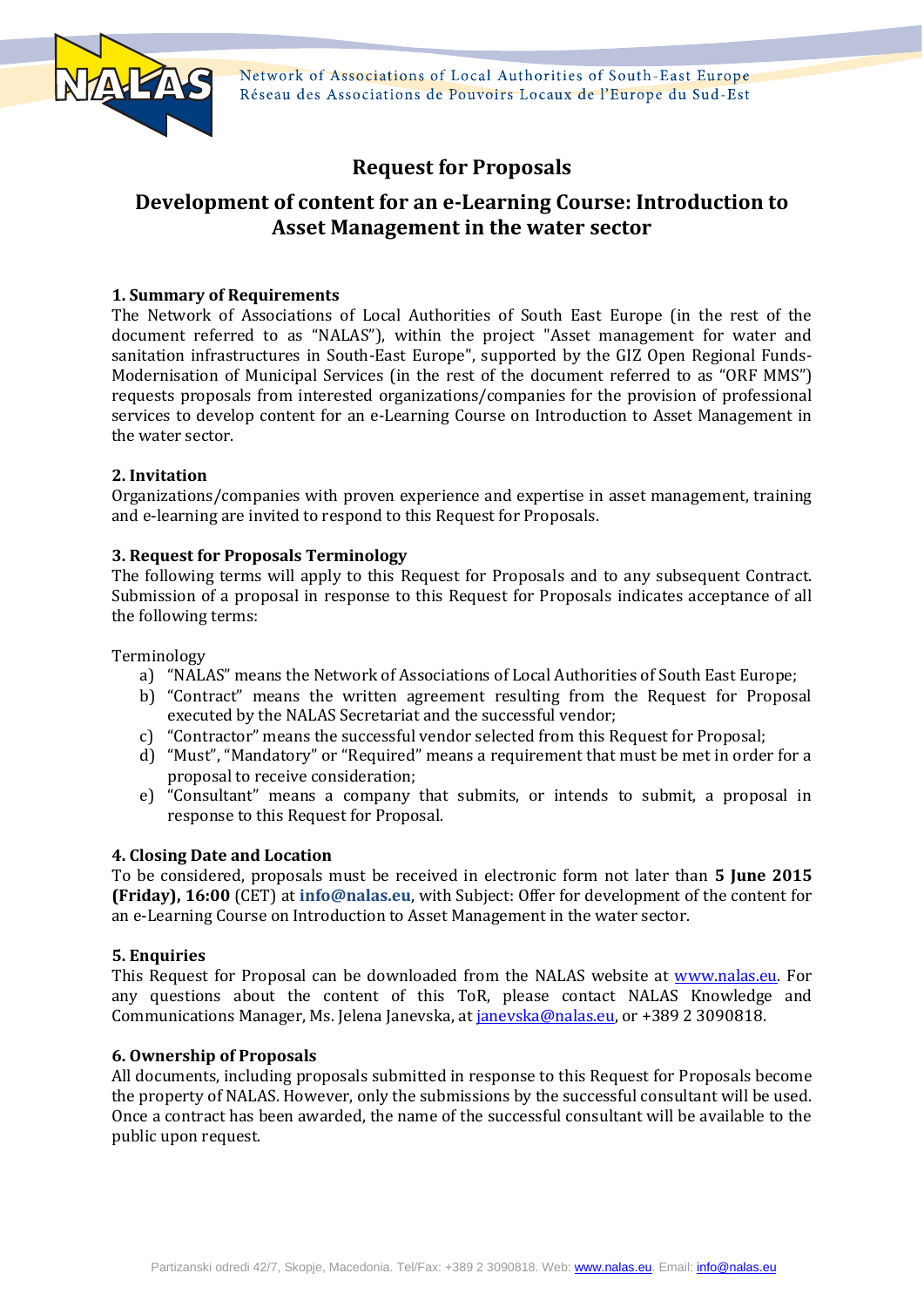## **7. Project Overview**

The Project "Asset management for water and sanitation infrastructures in South-East Europe" aims at improvement of asset management and asset value based approaches for more efficient and transparent management of water and sanitation infrastructures in South-East Europe. The project works to raise understanding of the benefits of Asset Management and Asset Value based approaches among decision makers and disseminating Asset Management methods at the local level in SEE.

In this direction, the Project has already developed three products: 1) Report on International Asset Management Practices; 2) Regional Report on Asset Management Practices; and 3) Municipal Asset Management Toolkit.

In addition to this, the Project aims to produce a comprehensive e-Learning course that will incorporate the three products and contribute to:

1) Increasing understanding and raising awareness about Asset Management and the benefits it brings;

2) Providing practical Asset Management advices and tools;

3) Showcasing best practices from SEE

4) Ensuring wider dissemination and sustainability of Project's knowledge and products.

The e-learning course will include a number of technical and visual solutions to support the learning process, such as readings, presentations, presentations with voiceover, videos, quizzes, exercises, case studies, etc. This will contribute to sustain and further implement project results even when the project is completed.

The target groups for the course are the local decision makers and management from Local Government and Public Utilities. The e-Learning Course on Introduction to Asset Management in the water sector will be part of NALAS e-Academy [\(http://nalas-academy.com/\)](http://nalas-academy.com/), and thus be developed based on the standards introduced in the existing courses offered by NALAS e-Academy.

## **8. Scope and Objectives of the Assignment**

Within this ToR the Contractor will:

1) *Review the existing Project Products:* Report on International Asset Management Practices; Regional Report on Asset Management Practices; and Municipal Asset Management Toolkit and use them as the base for the e-Learning course on Introduction to Asset Management in the water sector.

2) *Produce the complete content for a comprehensive e-Learning course on Introduction to Asset Management in the water sector*. This shall include:

a) Develop brief course description: course objectives, target groups, structure, learning requirements, key tasks for participants, evaluation of participants' performance.

b) Organize the course in modules, develop modules' introduction and content and ensure step-by-step learning and smooth flow between different modules.

c) For each module, produce required readings, as well as list of suggested readings.

d) Develop a concept for video presentation of the course.

e) Develop Power Point presentations, with proposed voiceover text, that will introduce participants to the most important topics of each module of the course.

f) Develop scenario and ensure filming environment for a short video that will be filmed and included in the course to convey the messages for the importance of Asset Management practices and the benefits they bring.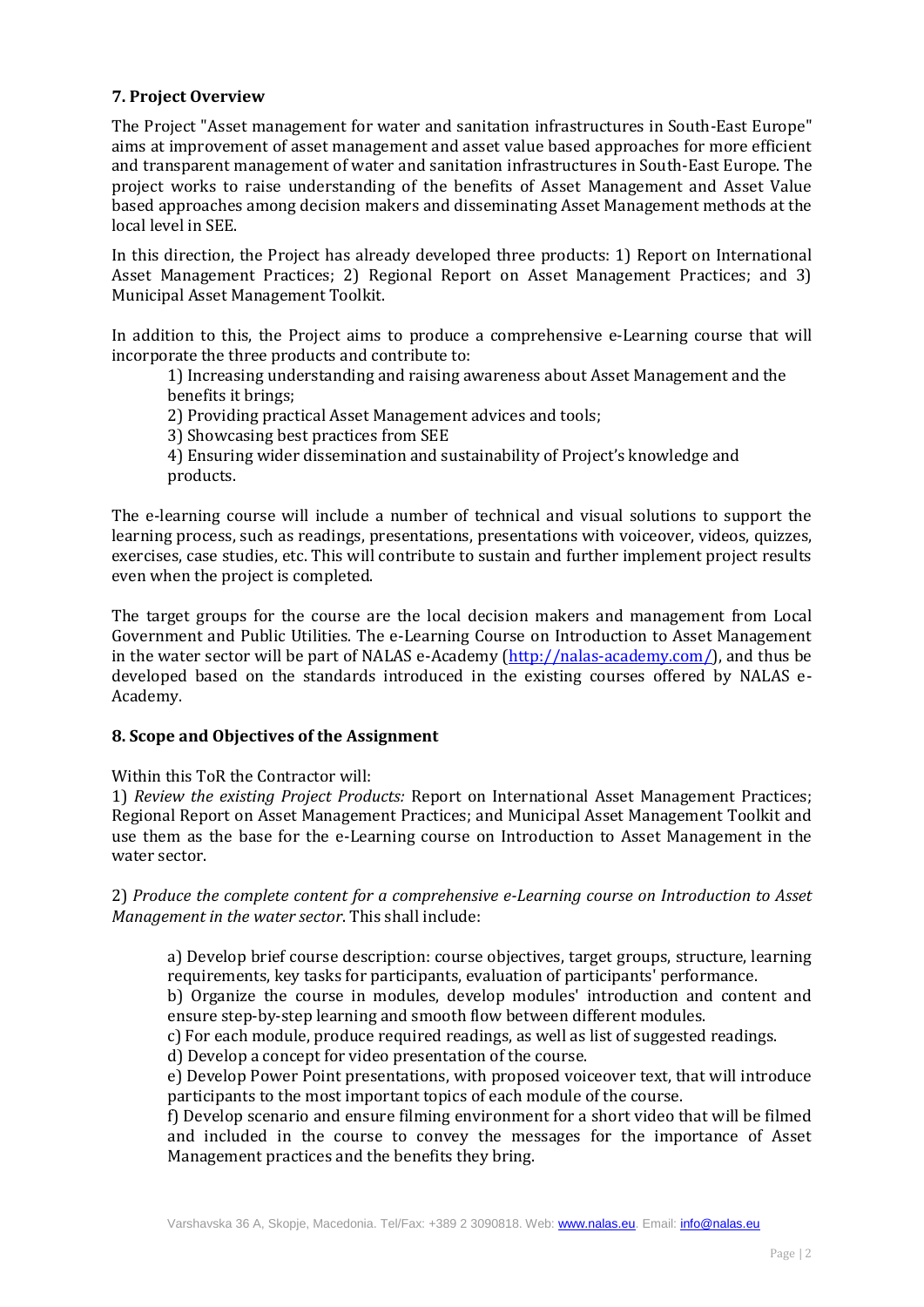g) For each module, design appropriate assignment/s and test/s that will assess participants' knowledge and enable them face real life situations in Asset Management. This should provide the content, but also propose the most appropriate visual look/form.

h) Produce photos to illustrate the course (water facilities, assets, working processes, natural resources, etc.).

i) Develop 2 case studies that illustrate good Asset Management practices in the water sector in South-East Europe.

j) Propose discussion questions for the forum discussions in each of the modules of the course.

k) List course bibliography.

l) Provide testimonials of practitioners that have implemented Asset Management practices.

m) Design a model for a mini tool that will be used by course participants to exercise/simulate an Asset Management software.

*3) Work with the technical vendor (engaged by NALAS) to ensure that the developed content is adequately transferred into the technical and visual look of the course.* 

The designed e-Learning Course on Introduction to Asset Management in the water sector should take into considerations NALAS mission, objectives, strategies, specifics, as well as its visual identity.

The contractor should plan that it might be invited to Project's coordination meetings and/or Asset Management Working Group (up to 2 meetings) to present the course content.

All activities during the implementation of this ToR will be closely coordinated with NALAS to ensure coordination of approaches, activities, message delivery and branding.

The activities 1) and 2) of this Chapter shall be completed no later than **15 July 2015**. Activity 3) shall be completed no later than 30 September 2015. All activities within this assignment shall be completed **no later than 30 September 2015**.

## **9. Deliverables under the contract**

As result of the contract, the full content for a comprehensive e-Learning course on Introduction to Asset Management in the water sector should be developed, that specifically includes:

a) Brief course description: course objectives, target groups, structure, learning requirements, key tasks for participants, evaluation of participants' performance (as a Word document);

b) Course organization in modules, introduction to each module, module content (as a Word document);

c) Required reading materials (as separate Word documents);

d) List of suggested readings (books, links, etc.) (as a Word document);

e) Concept for video presentation of the course (scenario, speaker/s, text) (as a Word document);

f) Power Point presentations (as a Power Point Presentation document), with proposed voiceover text (as a Word document), that will introduce participants to the most important topics of each module of the course;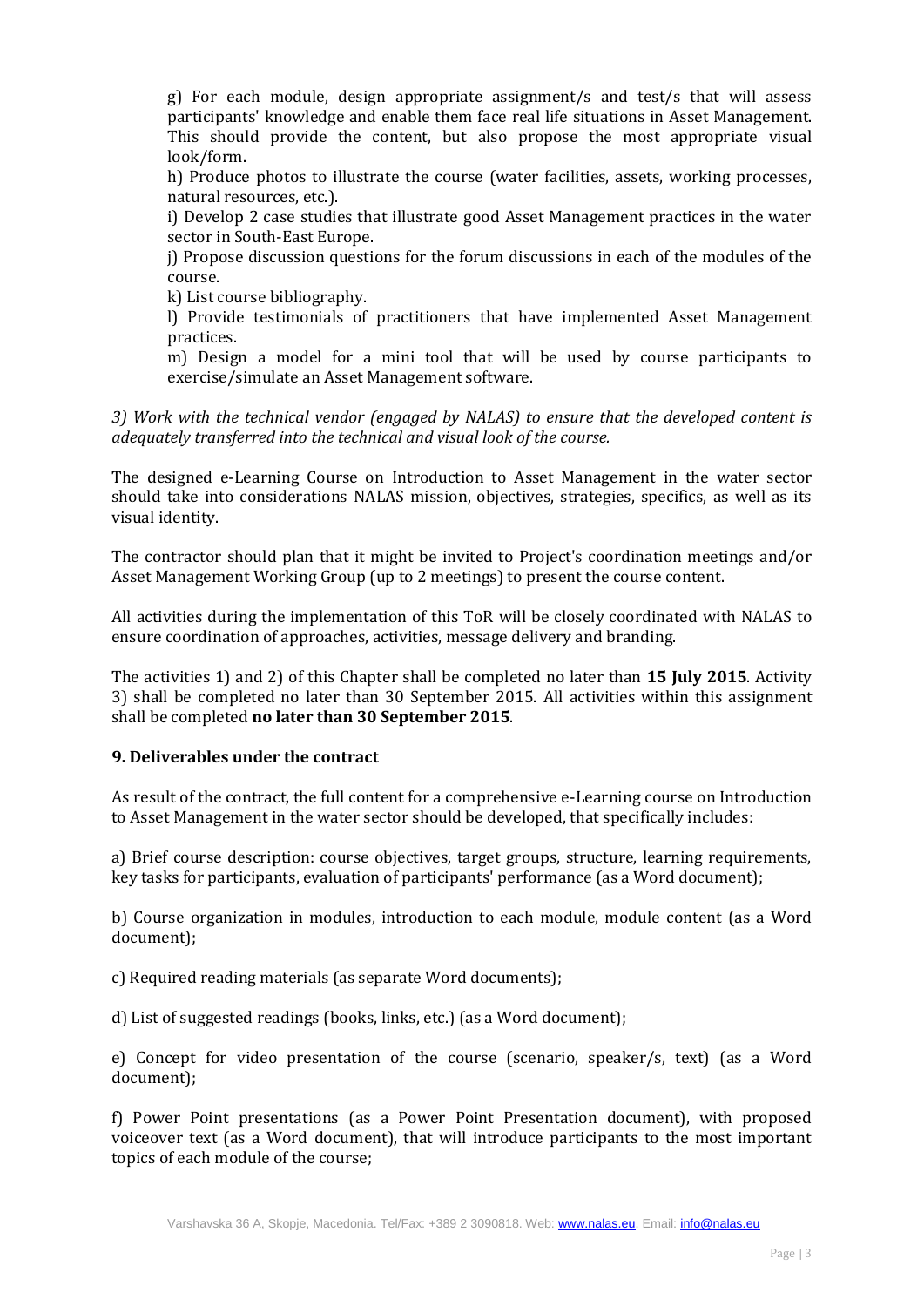g) Scenario and ensured filming environment for a short video that will be filmed and included in the course to convey the messages for the importance of Asset Management practices and the benefits they bring (as a Word document);

h) For each module, appropriate assignment/s and test/s (as a Word document, including the content, and description of the most appropriate visual look/form;

i) Photos to illustrate the course (As .jpg, in high resolution, illustrating water facilities, assets, working processes, natural resources, etc.);

j) Two case studies that illustrate good Asset Management practices in the water sector in South-East Europe (as separate Word documents);

k) Discussion questions for the forum discussions in each of the modules of the course (as a Word document);

l) Course bibliography (as a Word document);

m) Testimonials of practitioners that have implemented Asset Management practices (as a Word document);

n) Model for a mini tool that will be used by course participants to exercise/simulate an Asset Management software (as a Word document, with the structure needed, as well as an explanation for its functionalities, that will serve as a basis for technical development of the mini solution).

All deliverables under this ToR should be approved by NALAS Project Coordinator, NALAS Knowledge and Communications Manager and ORF MMS Sub-Project Manager.

## **10. Proposal submission**

The following format and sequence should be followed in order to provide consistency in Consultants' responses and to ensure each proposal receives full and fair consideration. All pages should be consecutively numbered.

#### *Technical Offer:*

- a) Cover Page, showing Company's name, address and contact information;
- b) Up to one page Letter of Introduction, signed by an authorized signatory;
- c) Table of Contents, including page numbers;
- d) Presentation of the company and its suitability for the assignment;
- e) A short summary of the key features of the proposal;
- f) Body of the proposal, including: objectives, approach, proposed structure of the course, functionalities, technical issues, proposed time frame and activity plan.

#### *Financial Offer:*

g) The Financial Offer shall contain the total budget for execution of the task, showing separately the travel costs, expert fees and additional expenditures (if any). The prices should be stated in EUROS, VAT shown separately, following the specified Terms of Payment.

## *Capacity Guarantee:*

- h) A consultant Reference List with at least 3 similar tasks conducted;
- i) Detailed CV/CVs of the experts proposed to execute the assignment;
- j) Documents confirming the financial capability of the company.